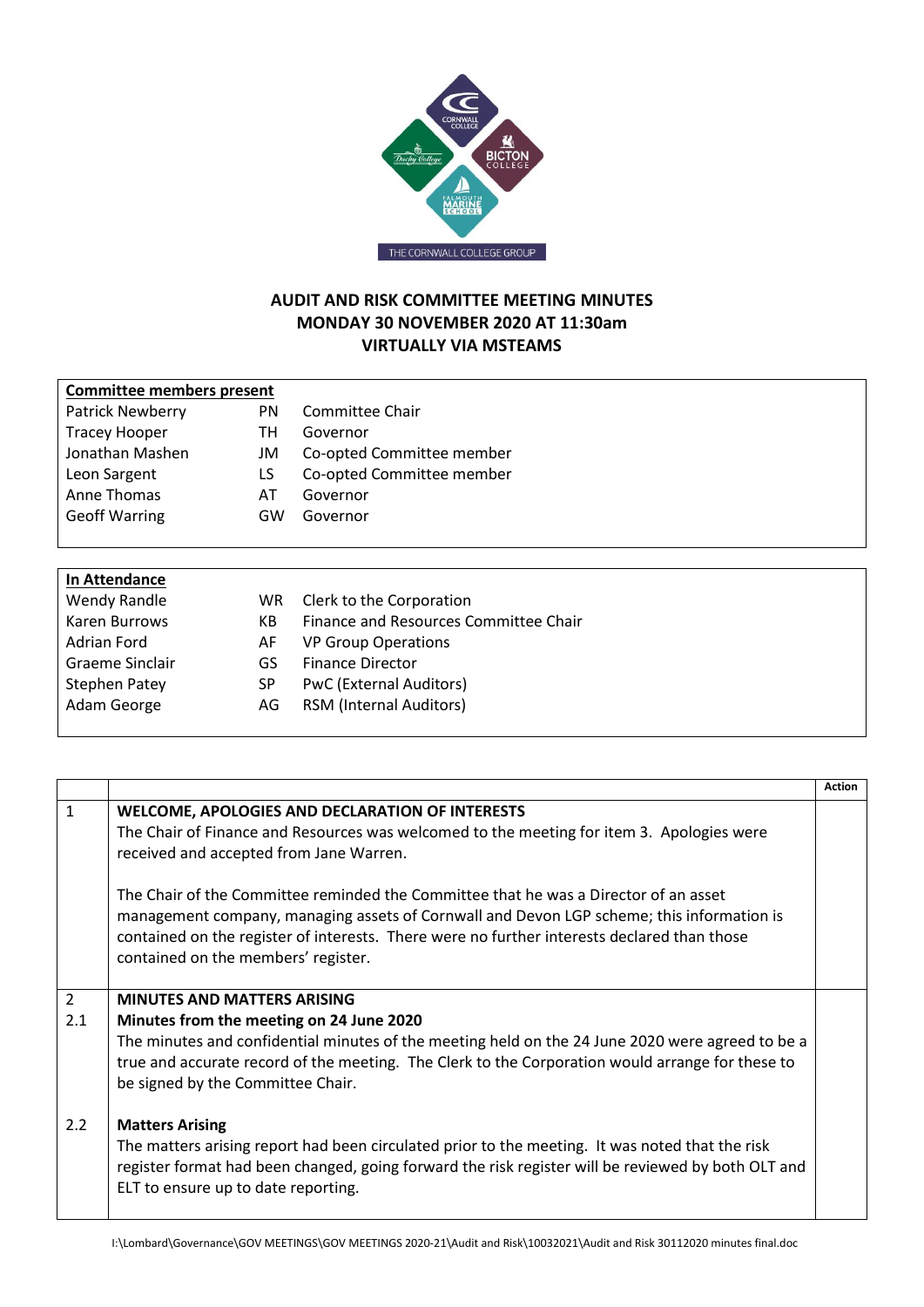| $\overline{3}$        | <b>CONSIDERATION OF CORNWALL COLLEGE FINANCIAL STATEMENTS FOR 2019/2020</b>                       |           |
|-----------------------|---------------------------------------------------------------------------------------------------|-----------|
| 3.1                   | External audit for the year ended 31 July 2020 - Audit findings report relating to the Financial  |           |
|                       | Statements and reporting on regularity                                                            |           |
|                       | A draft version of the report had been circulated prior to the meeting. The Committee agreed that |           |
|                       | the final version be reviewed by Chairs of Audit & Risk and Finance & Resources Committees prior  |           |
|                       | to circulation to the Board for the meeting on 09/12/2020. Further detail included in the         |           |
| confidential minutes. |                                                                                                   |           |
|                       |                                                                                                   |           |
|                       | The Committee thanked the VP Group Operations and Finance Director, asking that thanks be         |           |
|                       | passed to the wider team.                                                                         |           |
|                       |                                                                                                   |           |
| 3.2                   | Cornwall College Financial Statements including its subsidiary companies: CCMS (2000) Limited     |           |
|                       | and CCES Limited - Confidential - considered by Finance and Resources Committee                   |           |
|                       | The draft financial statements were received, these had been considered by the Finance and        |           |
|                       | Resources Committee. The final version would be presented to Board on 09/12/2020. Further         |           |
|                       | detail contained in the confidential minutes.                                                     |           |
|                       |                                                                                                   |           |
|                       | Letter of Representation: it was reported that the letter of representation contained no non      |           |
|                       | standard terms. The list of governors at the end of the letter required amendment and the final   | <b>WR</b> |
|                       | reconciliation would need completing; the Committee agreed to recommend to Board the approval     |           |
|                       | of the letter of representation subject to the amendments being completed.                        |           |
|                       |                                                                                                   |           |
|                       | The Committee were informed that there would be further minor adjustments required to finalise    | PN/       |
|                       | the accounts. The Committee agreed these be considered by the Chairs of Finance & Resources       | KB        |
|                       | and Audit & Risk Committees prior to circulation for the next Board meeting (09/12/2021).         |           |
|                       | PwC and the College team were thanked by the Committee asking their thanks be passed on to the    |           |
|                       | rest of the team.                                                                                 |           |
|                       |                                                                                                   |           |
| 3.3                   | <b>Regularity Self Assessment Questionnaire (RSAQ)</b>                                            |           |
|                       | The RSAQ had been circulated prior to the meeting; there were no questions from Committee.        |           |
|                       |                                                                                                   |           |
| 3.4                   | Annex to the Regularity Self Assessment Questionnaire                                             |           |
|                       | The above report had been circulated prior to the meeting. It was noted that this new Annex       |           |
|                       | relates specifically to Covid and is designed to ensure the College are not double funded.        |           |
|                       |                                                                                                   |           |
|                       | KB and SP left the meeting.                                                                       |           |
|                       |                                                                                                   |           |
| 4                     | <b>FOR DISCUSSION</b>                                                                             |           |
| 4.1                   | Internal Audit Programme 2019/2020                                                                |           |
| 4.1.1                 | <b>Internal Audit Progress Report</b>                                                             |           |
|                       | RSM presented on the progress report circulated prior to the meeting. It was reported that the    |           |
|                       | 2019/20 audit plan had been completed, with some amendments to ensure delivery on the College     |           |
|                       | priorities, resources and impact of Covid. The additional Payroll audit report would soon be with |           |
|                       | the College and the Estates audit had commenced. The final change from the plan had been the      |           |
|                       | funding assurance audit which had been delayed due to receiving the ESFA report from KPMG, this   |           |
|                       | was replaced with the Transaction Unit (TU) audit.                                                |           |
| 4.1.2                 | Internal Audit Annual Report 2019/2020                                                            |           |
|                       | The report had been circulated prior to the meeting. There were no changes compared to the        |           |
|                       | College annual opinions for the previous year; early data suggests 80% of similar Colleges were   |           |
|                       | rated the same. The Committee were keen to explore if RSM felt there had been improvements        |           |
|                       | compared previous year; RSM stated that based on the profile there had been an improvement yet    |           |
|                       | reminded the Committee they had completed less audits and had not completed a funding             |           |
|                       | compliance audit.                                                                                 |           |
|                       |                                                                                                   |           |

I:\Lombard\Governance\GOV MEETINGS\GOV MEETINGS 2020-21\Audit and Risk\10032021\Audit and Risk 30112020 minutes final.doc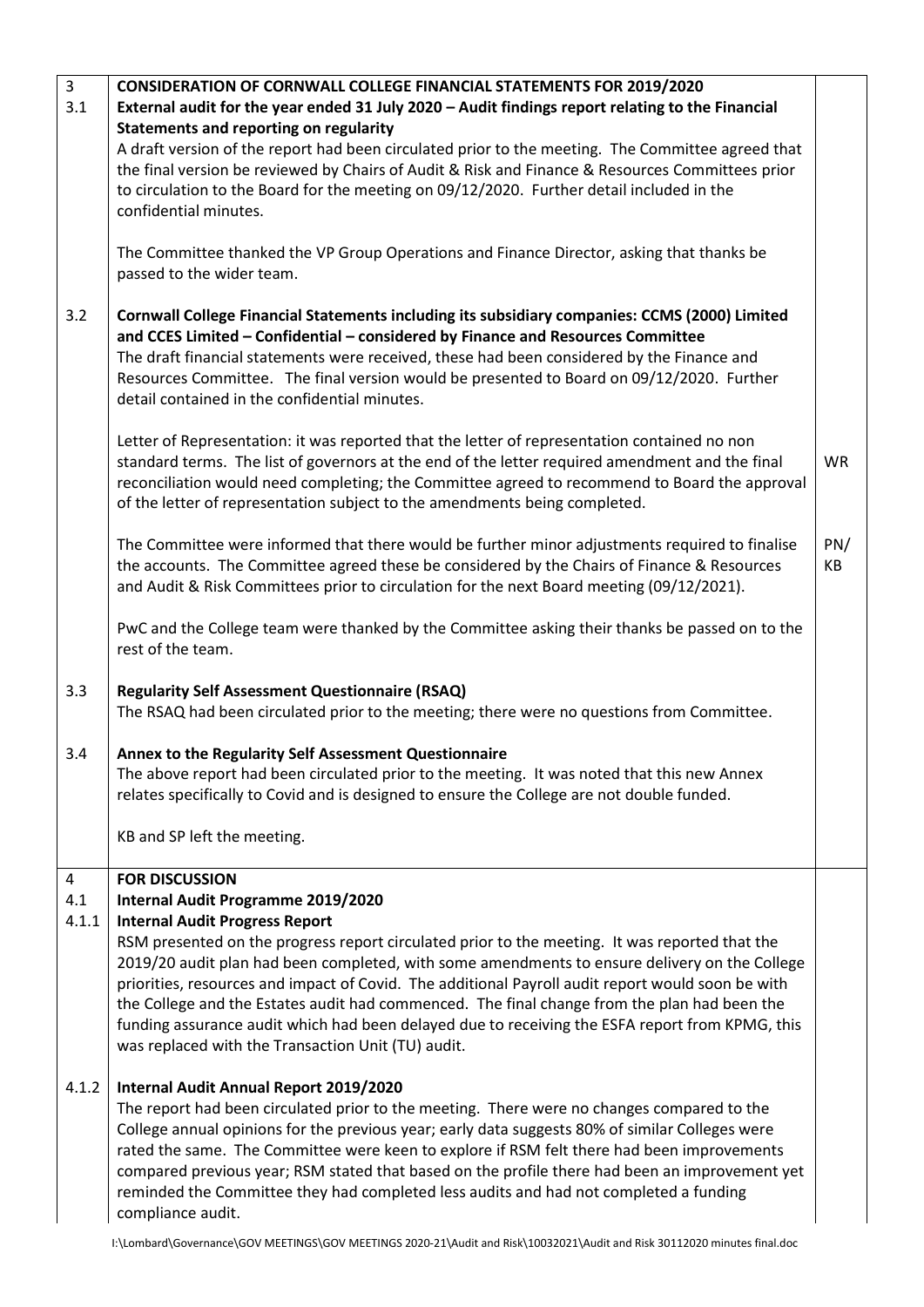| 4.1.3                 | <b>Cash Flow</b><br>The Cash Flow audit report had been circulated prior to the meeting; this report considered the<br>financial planning processes for the cash flow. RSM reported that the control framework for the<br>year was effective having seen the monitoring and reporting framework in operation and being<br>challenged. There was one low significance action, an adjustment to the design of the weekly<br>cashflow model would enable the College to make a more assured opinion. It was also noted that<br>the updating of the cash flow forecast dropped off in September, with the recommendation that<br>the College consider more resource at this time if needed to support staffing.                        |    |
|-----------------------|------------------------------------------------------------------------------------------------------------------------------------------------------------------------------------------------------------------------------------------------------------------------------------------------------------------------------------------------------------------------------------------------------------------------------------------------------------------------------------------------------------------------------------------------------------------------------------------------------------------------------------------------------------------------------------------------------------------------------------|----|
|                       | The VP Group Operations noted the recommendations and stated the Finance team have very<br>good processes in place with day to day management of staff and forecasting and thanked the<br>team.                                                                                                                                                                                                                                                                                                                                                                                                                                                                                                                                    |    |
| 4.1.4                 | <b>Transaction Unit (TU)</b><br>The report had been circulated prior to the meeting. The Committee reflected on the need to<br>consider lessons learned to seek assurance on effective project management requesting an<br>overview report outlining project progress against milestones for larger scale projects. A<br>Committee member suggested reviewing practice of other Colleges.                                                                                                                                                                                                                                                                                                                                          | AF |
| 4.1.5                 | <b>Subcontracting controls audit</b><br>The subcontracting Controls audit had been an addition to the planned programme. In summary<br>eight actions were raised, fewer than the previous year and different issues. The actions were due<br>to funding changes and other elements included into funding agreements, similar to other colleges.<br>In summary the actions linked to identifying the rationale in subcontracting, conflicts of interest,<br>the need to advertise the subcontracts through the contracts finder therefore ensuring that all<br>funding requirements and documents are provided to the subcontracting people. A similar action<br>to previous years was linked to the monitoring of sub contractors. |    |
|                       | The Lead Governor for Apprenticeships and Work Based Learning informed the Committee they<br>were aware that operationally some of the work highlighted had been completed. A Committee<br>member suggested that going forward the College might want to look at H&S, EDI, sustainability<br>and safeguarding standards of Apprenticeship providers to ensure similar standards are in place.                                                                                                                                                                                                                                                                                                                                      |    |
| 4.2                   | Internal Audit Programme 2020/2021<br>The previously agreed report had been circulated prior to the meeting. Progress had been covered<br>under item 4.1.1.                                                                                                                                                                                                                                                                                                                                                                                                                                                                                                                                                                        |    |
| 4.3<br>4.3.1<br>4.3.2 | <b>Other Audits</b><br><b>Developing Skills for Business</b><br><b>Future Focus</b><br>The above two audit reports had been circulated prior to the meeting; the Committee received<br>these reports with no further comments.                                                                                                                                                                                                                                                                                                                                                                                                                                                                                                     |    |
| 4.3.3                 | <b>Education Skills and Funding Agency (ESFA) Funding Audit</b><br>The Director of Management Information Services (MIS) had been invited to the meeting in<br>response to a previous Committee request, to provide an overview on the ESFA Funding Audit.<br>The ESFA had audited nearly 10% of learners, a large scope.<br>" The ESFA did not plan on recovering any funds from the College which was an excellent result.<br>Annex B reflects a list of the minor issues on the areas tested; the College have undertaken a<br>review of these errors and have a plan to progress.<br>" The College have fed back to the ESFA re the executive summaries to support boards considering<br>this report.                          |    |
|                       | In response to a Committee member question it was reported that the College have historically                                                                                                                                                                                                                                                                                                                                                                                                                                                                                                                                                                                                                                      |    |

T

┑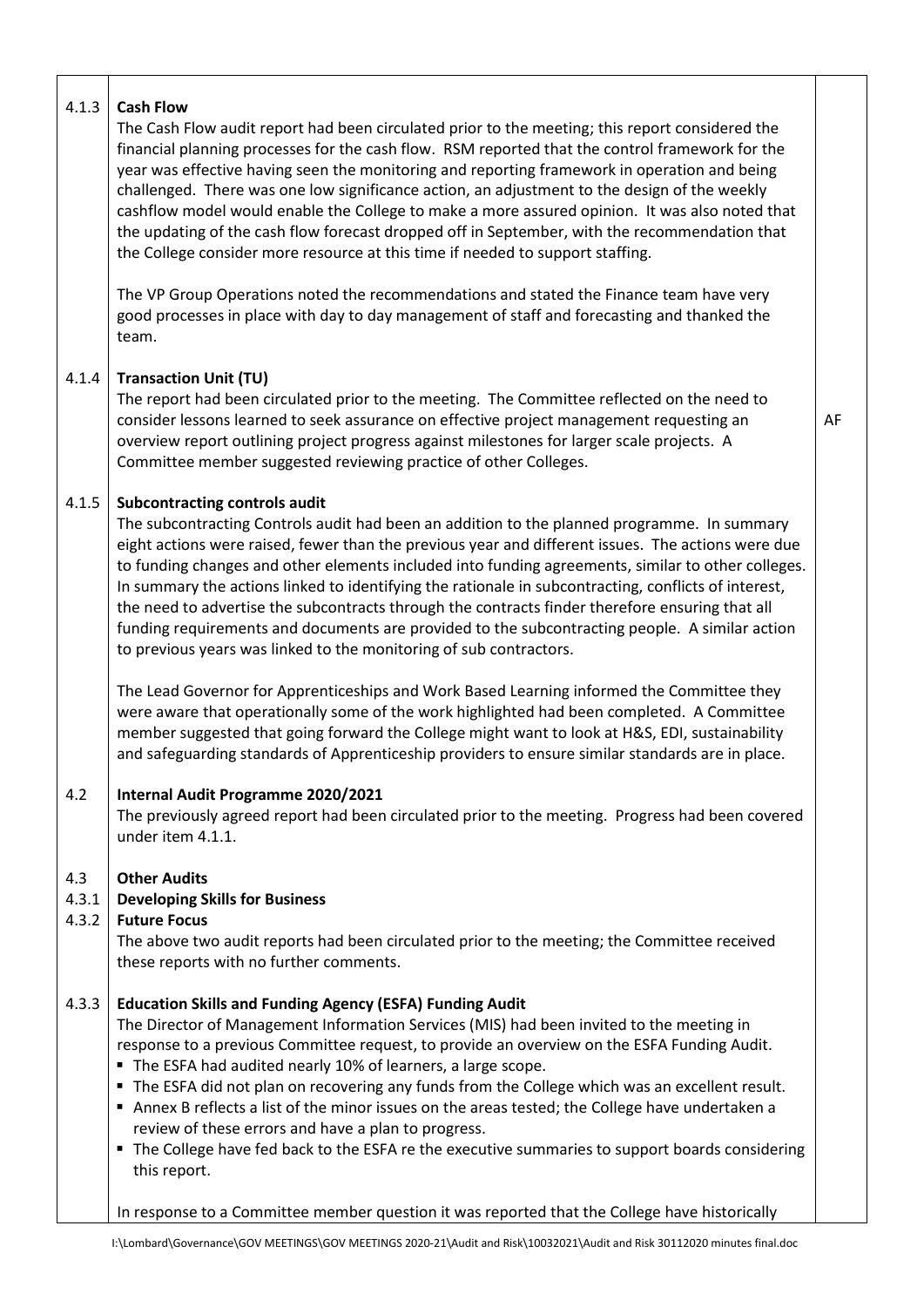|                  | been good in this area due to a strong team in compliance, the College needs to share this practice<br>in other areas. An internal process of risk assessment has been implemented to enable the College<br>to target areas internally. Outcomes from these assessments are combined in an action plan which<br>will be presented to Audit and Risk committee. The Committee thanked the Director of MIS for his<br>contribution and asked that thanks be passed to the team; Paul Ramshaw left the meeting.                                                                                                                                                        |           |
|------------------|---------------------------------------------------------------------------------------------------------------------------------------------------------------------------------------------------------------------------------------------------------------------------------------------------------------------------------------------------------------------------------------------------------------------------------------------------------------------------------------------------------------------------------------------------------------------------------------------------------------------------------------------------------------------|-----------|
| 4.3.4            | <b>Concorde (CCMS)</b>                                                                                                                                                                                                                                                                                                                                                                                                                                                                                                                                                                                                                                              |           |
|                  | It was reported that the year end audit had not raised any concerns. The College have requested a<br>further audit from RSM, details contained in the confidential minutes. The VP Group Operations<br>reported that the College had improved working relationships with Concorde.                                                                                                                                                                                                                                                                                                                                                                                  |           |
|                  | A Committee member reflected on the volume of paperwork for the meeting, it was agreed that<br>finalised audit reports be forwarded to Committee once received.                                                                                                                                                                                                                                                                                                                                                                                                                                                                                                     |           |
| 5                | RECOMMENDATIONS TO THE BOARD FOR DECISION AND INFORMATION                                                                                                                                                                                                                                                                                                                                                                                                                                                                                                                                                                                                           |           |
| 5.1              | Draft Audit and Risk Committee Annual Report for the year to 31 July 2020                                                                                                                                                                                                                                                                                                                                                                                                                                                                                                                                                                                           |           |
|                  | The Committee reviewed the report circulated prior to the meeting. The report concluded, based<br>on the internal auditors' report for 2019/20 and all other relevant reports reviewed in 2019/20,<br>that the Audit and Risk Committee could give reasonable assurance to the Board that the College<br>had a sound framework for governance, risk management and control processes in place for the<br>effective and efficient use of resources, the safeguarding of assets and the monitoring and<br>management of solvency. The committee were also satisfied with the progress made by the<br>College in developing its risk management approach and strategy. |           |
|                  | Subject to the inclusions of the suggested amendments from RSM, linked to the requirements of<br>the Audit Code of Practice July update, the Committee approved the report for presentation to the<br>Board meeting on 09/12/2021.                                                                                                                                                                                                                                                                                                                                                                                                                                  | <b>WR</b> |
|                  | The Committee discussed the suggestion of using a picture diagram of the framework in order to<br>provide assurance to the Committee; the VP Group Operations updated on the work started by the<br>College in order to provide assurance, noting the risk register will guide this work.                                                                                                                                                                                                                                                                                                                                                                           |           |
| 5.2              | External Audit Report and Cornwall College Annual Accounts for the year to 31 July 2020<br>The Committee agreed to recommend the External Audit Report and Annual Accounts to the Board<br>for approval.                                                                                                                                                                                                                                                                                                                                                                                                                                                            |           |
| 5.3              | <b>Regularity Self-Assessment Questionnaire (RSAQ)</b><br>The Committee agreed to recommend the RSAQ to the Board for approval.                                                                                                                                                                                                                                                                                                                                                                                                                                                                                                                                     |           |
| 5.4              | Annex A to the Regularity Self-Assessment Questionnaire<br>The Committee agreed to recommend Annex A to the RSAQ to the Board for approval.                                                                                                                                                                                                                                                                                                                                                                                                                                                                                                                         |           |
| 5.5              | <b>Committee Terms of Reference</b><br>The Committee agreed to recommend to the Board the approval of the Committee TOR and the<br>suggested amendments.                                                                                                                                                                                                                                                                                                                                                                                                                                                                                                            |           |
|                  | The committee concluded its review for the year.                                                                                                                                                                                                                                                                                                                                                                                                                                                                                                                                                                                                                    |           |
| $\boldsymbol{6}$ | <b>STANDING AGENDA ITEMS</b>                                                                                                                                                                                                                                                                                                                                                                                                                                                                                                                                                                                                                                        |           |
| 6.1              | Rolling review of High and Medium Audit recommendations from previous Audits                                                                                                                                                                                                                                                                                                                                                                                                                                                                                                                                                                                        |           |
|                  | Circulated prior to the meeting, it was noted that the report has been simplified to provide the                                                                                                                                                                                                                                                                                                                                                                                                                                                                                                                                                                    |           |
|                  | highlights, progress and future steps. There were nine items outstanding, down from seventeen,                                                                                                                                                                                                                                                                                                                                                                                                                                                                                                                                                                      |           |
|                  | which the College plan to address prior to commencing the new audits. The Committee reflected                                                                                                                                                                                                                                                                                                                                                                                                                                                                                                                                                                       |           |
|                  | that compared to previous years this was an improvement and thanked the VP Group Operations                                                                                                                                                                                                                                                                                                                                                                                                                                                                                                                                                                         |           |
|                  | and team for the improved progress.                                                                                                                                                                                                                                                                                                                                                                                                                                                                                                                                                                                                                                 |           |